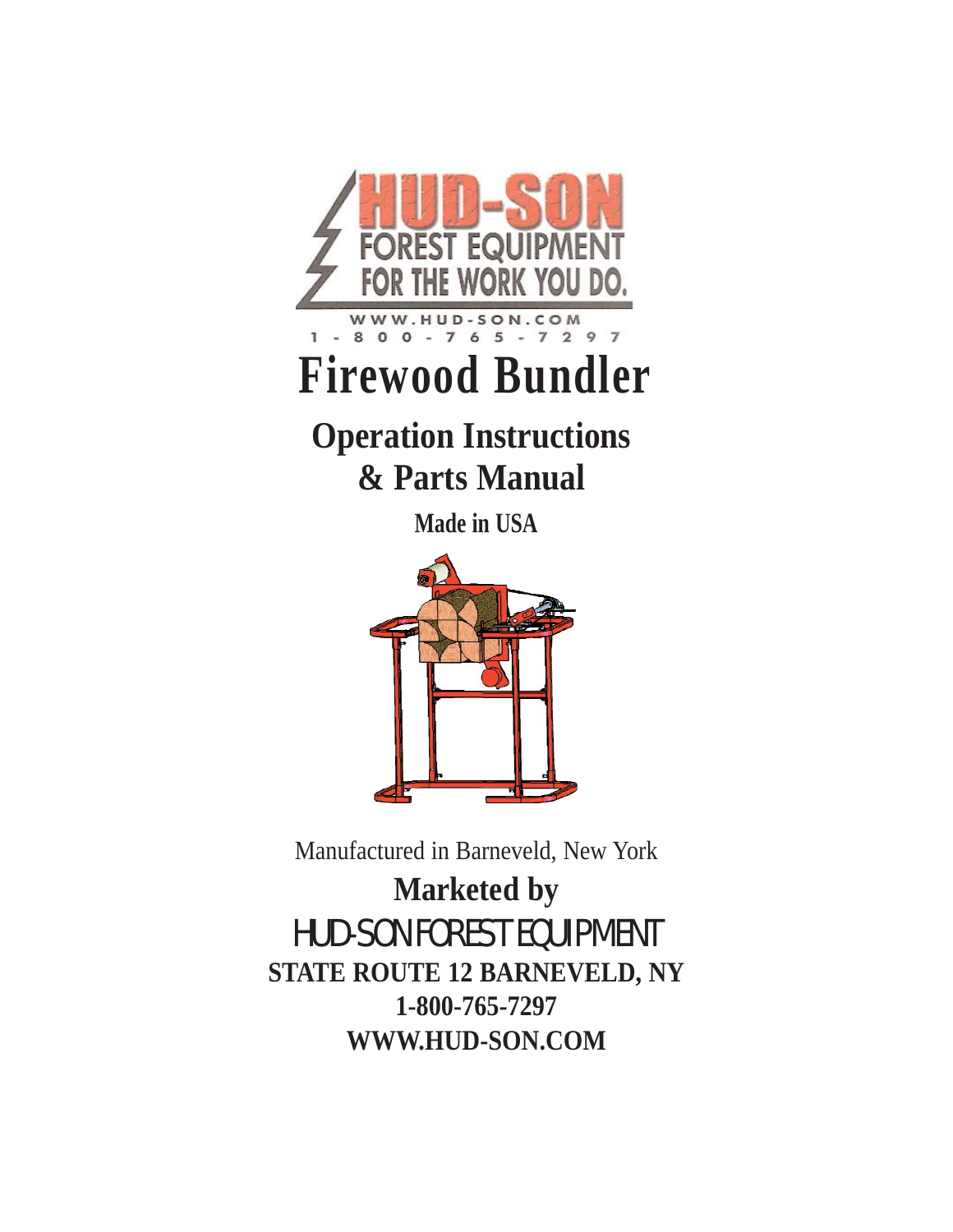# 1.800.765.7297 • WWW.HUD-SON.COM



# 1.800.765.7297 • WWW.HUD-SON.COM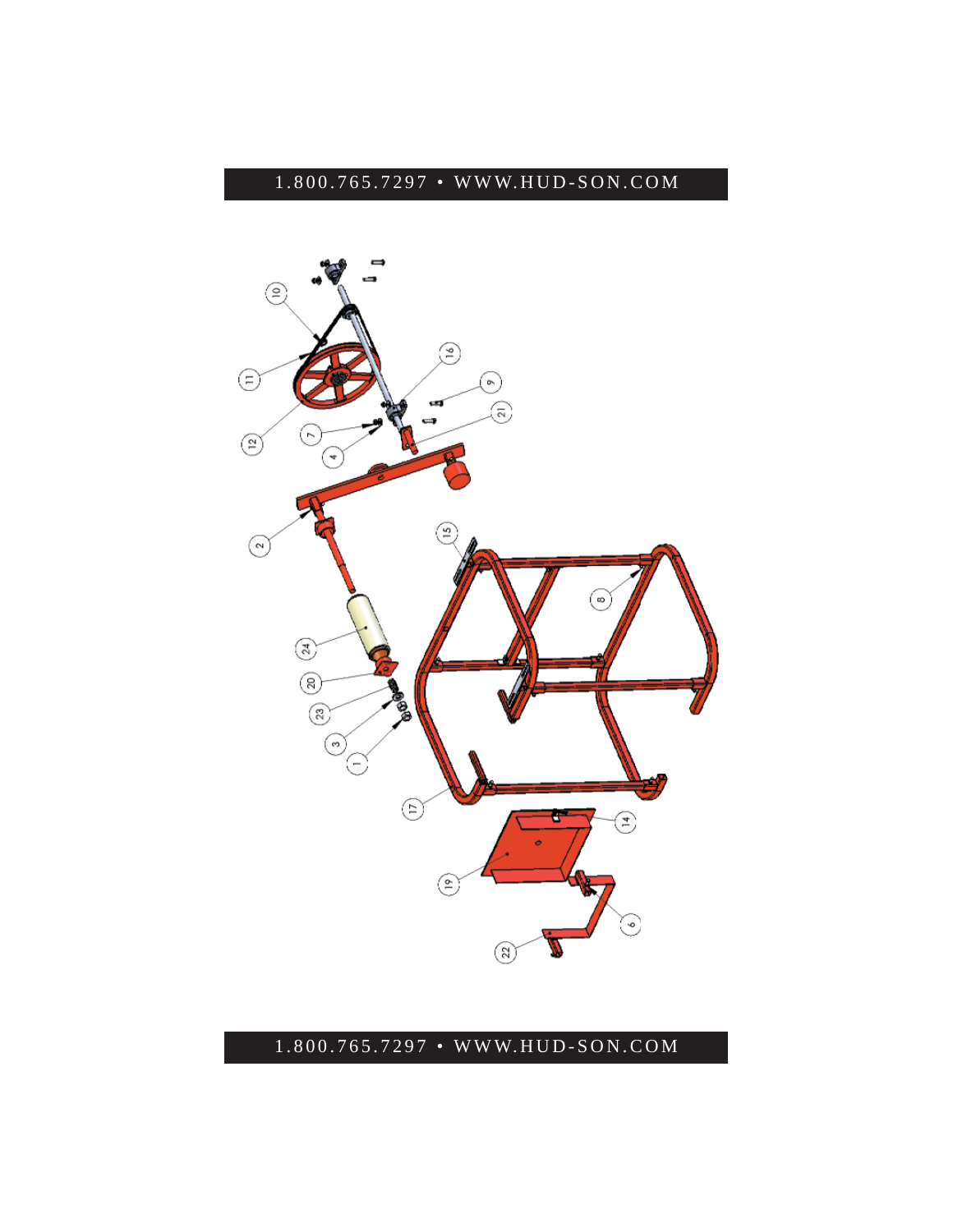| 1.800.765.7297 • WWW.HUD-SON.COM |                |                                       |                |
|----------------------------------|----------------|---------------------------------------|----------------|
| Item $#$                         | Part #         | Description                           | Qty.           |
| 1                                | 10542-02285    | COUPLER NY - 1" ID                    | 2              |
| $\overline{2}$                   | 13112          | HCS 3/8 - 16 X 2.25 Z5                | $\overline{2}$ |
| 3                                | 33022          | USS F/W 1" Z                          | 1              |
| 4                                | 1133012        | <b>USS 1/2 F/W Z</b>                  | 4              |
| 5                                | 1133082        | 3/8 - 16 FHN Z5                       | 2              |
| 6                                | 1136306        | FHN 1/2 - 13 Z5                       | 15             |
| 7                                | 1136310        | HCS 3/8 - 16 X 1 Z5                   | 4              |
| 8                                | 110120344      | HCS 3/8 - 16 X 2 1/2 Z5               | 11             |
| 9                                | 110120350      | HCS 1/2 - 13 X 2 Z5                   | 2              |
| 10                               | 110120382      | 12" STRETCH WRAP, 2000', 60GA         | 4              |
| 11                               | 660025-131451  | 1" SHAFT COLLAR                       | 1              |
| 12                               | A-100          | V-BELT                                | 3              |
| 13                               | <b>B67-M</b>   | SHEAVE W/RED PAINT                    | 1              |
| 14                               | DH-1099        | SHEAVE: 30 X 1                        | $\mathbf{1}$   |
| 15                               | <b>MB30X1</b>  | 1 1/2" Angle Bracket w/Hole           | 1              |
| 16                               | SS-0012        | <b>MOUNT BRACKET</b>                  | 6              |
| 17                               | SS-0033        | PILLOW BLOCK                          | 2              |
| 18                               | UCP205-16-Q    | <b>WRAPPER FRAME ASSEMBLY</b>         | $\overline{2}$ |
| 19                               | WM-001         | WRAPPER BAR SUB-ASSEMBLY              | 1              |
| 20                               | WM-002         | WRAPPER SQUARE BACK PLATE ASSY        | 1              |
| 21                               | <b>WM-003A</b> | <b>WRAPPER SQUARE BACK PLATE ASSY</b> | 1              |
| 22                               | WM-004         | <b>WRAPPER TUBE HOLDERS</b>           | 2              |
| 23                               | WM-005         | HANDLE/SHAFT ROD SUB-ASSSEMBLY        | 1              |
| 24                               | <b>WM-006A</b> | <b>SQUARE STACKER</b>                 | 1              |
| 25                               | WM-007         | WRAPPER WHEEL ASSEMBLY                | 2              |
| 26                               | WM-007-01      | WHEEL STOP                            | $\overline{2}$ |
| 27                               | WM-008         | WRAPPER HANDLE ASSEMBLY               | $\overline{2}$ |
| 28                               | WRAPPER        | SPRING WRAPPER TENSION SPRING         | 1              |
|                                  |                | 1.800.765.7297 • WWW.HUD-SON.COM      |                |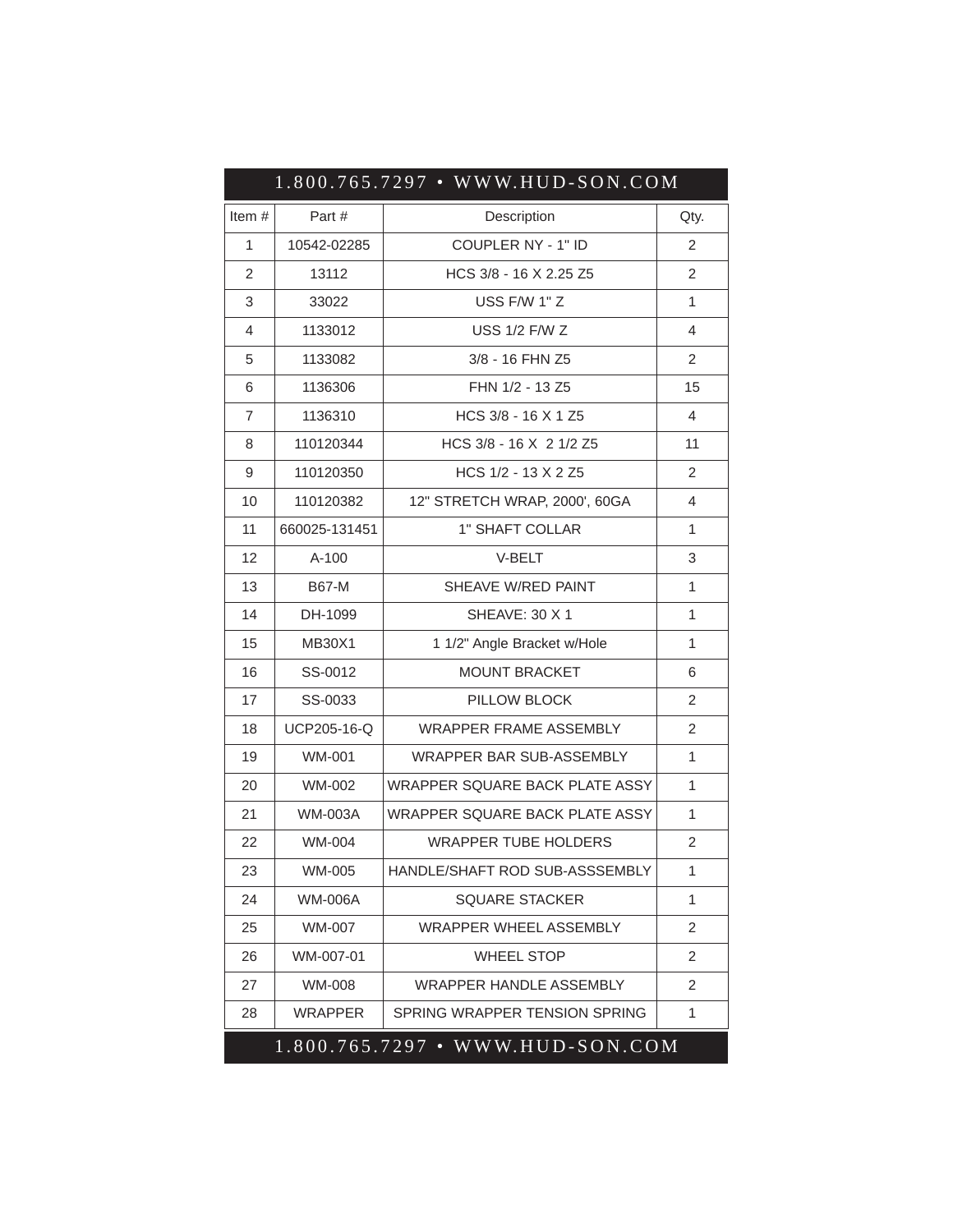## 1.800.765.7297 • WWW.HUD-SON.COM



The Hud-son Firewood Bundler is a fast & easy way to wrap firewood..

The bundler can handle wood 14- 24" in length & the bundles are 12" square depending on personal preference.

#### **INSTRUCTIONS FOR USE OF BUNDLER**

1- Cut & split wood. Wood should be 14-24" in length.

2 - Stack wood into hopper. Wood should set securely in hopper & against back plate. The amount of wood that is stacked into the hopper is up to the individual.

3 - Once the stacker is set, pull the wrap around the wood & tuck it under a piece of wood to hold it in place.

4 - Use the handle to pull the stretch wrap around the bundler. Only 4 or 5 rotations are needed to secure the bundle.

5 - Use the knife to cut the wrap. Lift the bundle out of the hopper.

6 - Wood is now ready to sell.

#### **WARRANTY - 2 YEARS**

**IF SHIPPED UNASSEMBLED -VERY LITTLE ASSEMBLY IS REQUIRED.**





1.800.765.7297 • WWW.HUD-SON.COM